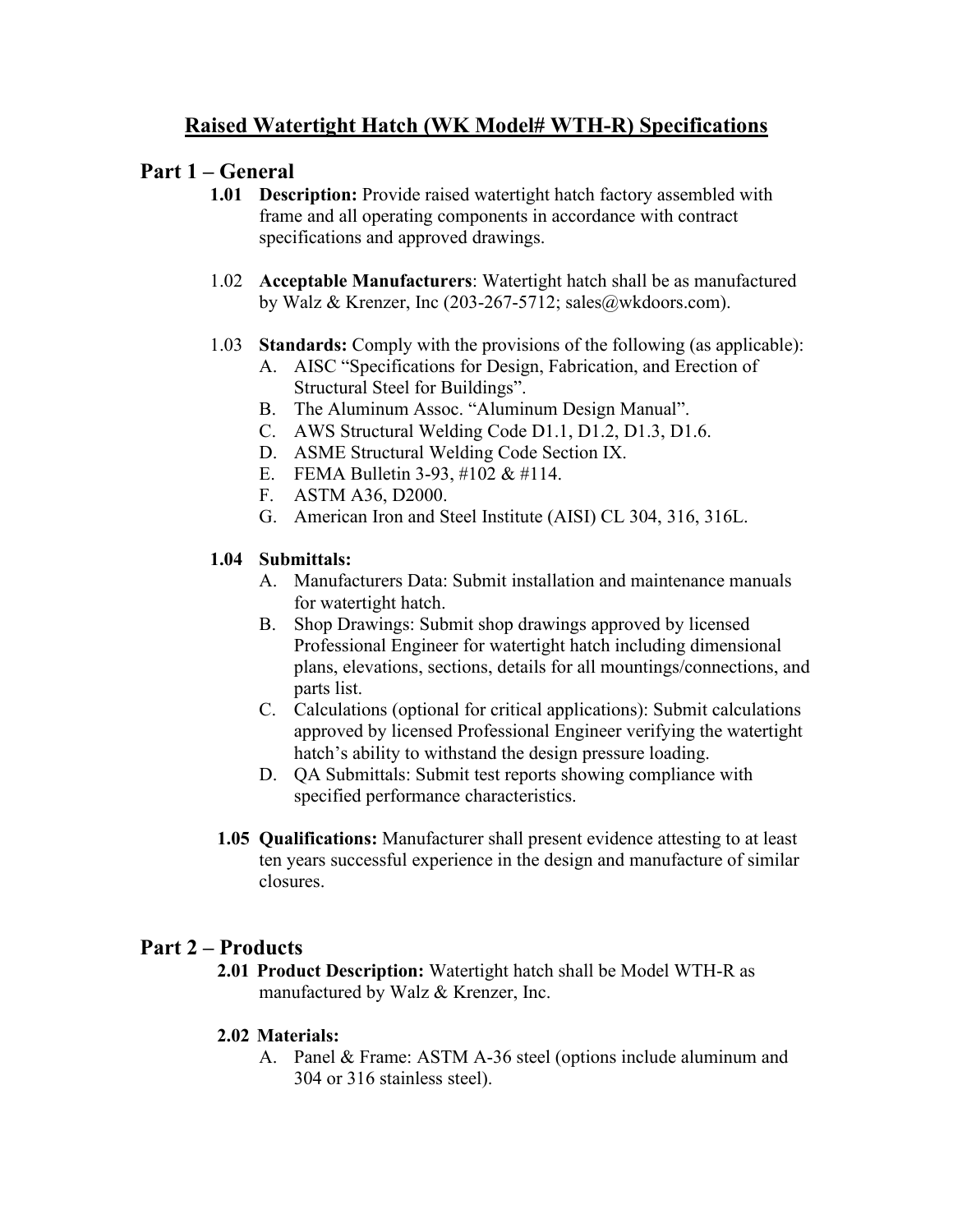- B. Gasket: neoprene gasket, 25 duro with fully molded corners. For pressures exceeding 22 psi, 40 duro gasket is used. Optional gasket material for unusual environmental conditions including viton, silicone, hypalon and others. O-rings used for high pressure hatches.
- C. Securing dogs: xylan-coated steel dogs. Other options available upon request (stainless steel, bronze).
	- a. For low pressure or seating applications, stainless steel dogging mechanism recommended.
	- b. In some cases where operation is from outside only, stainless steel/bronze drop bolts may be used for reduced maintenance and lower cost.
- D. Operating Mechanism (if required): bronze or stainless steel toggles, stainless steel link bars, stainless steel gears.
- E. Bushings and bearings for dogs (if required): bronze oil impregnated bearings.
- F. Hinges: To include bronze oil-impregnated thrust bearing and stainless steel hinge pins.
- G. Grab handles included for lifting hatch.
- H. Finish: steel or aluminum panels and frames to be coated with (1) primer coat and (2) top coats of shop polyurethane system. Stainless steel to be uniform bead blast per SSPC-SP17 (other options available upon request).

#### **2.03 Design:**

- A. Design Pressure: # (in feet of water or psi). Specify seating (pushing hatch closed) or unseating direction (pushing hatch open).
- B. Operation Type:
	- a. Individually-Dogged: hatch shall be operable from one or both sides via individual dogs. Recommended for infrequent use.
	- b. Quick-Acting: dogs are interconnected and operated all at once via a handwheel. Recommended for hatches that are used frequently.
- C. Rectangular hatch openings shall have square corners unless otherwise specified. Radiused corners, circular openings, and other custom hatch opening shapes available.
- D. Spring-balancing: manually-operated hatches require counterweight or spring-balancing due to the weight of the panel:
	- a. Hatches exceeding 50 lbs of operating force to open/close shall have EZ-Balance system:
		- 1. Designed to suit for any hatch size and weight
		- 2. Very low operating force regardless of size
		- 3. Shall be balanced such that hatch weigh is perfectly balanced throughout hatch swing
	- b. Other options for balancing available upon request.
- E. Hydraulic power operation available upon request.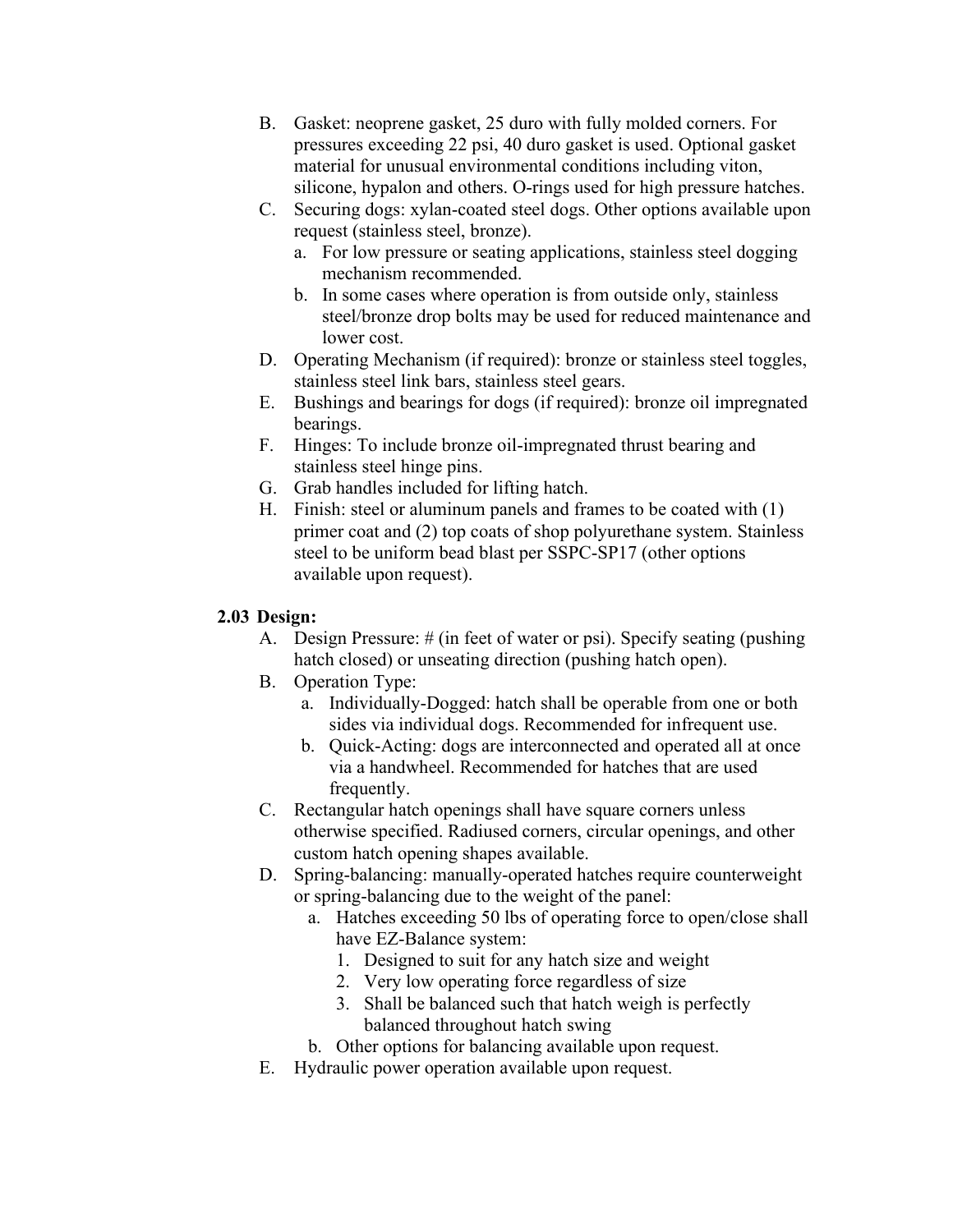- F. Options include fall protection, hold-open braces, and remote operation/indication.
- G. Installation:
	- a. Frame(s) shall have mounting holes for expansion or adhesive concrete anchors for installation on existing openings.
	- b. For new concrete pours, frame(s) shall have welded embedment anchors and/or a masonry subframe.
	- c. Other options included weld-on installation (field welding by installer).
- H. Frame knife-edge shall be rounded and smooth to maximize sealing.
- I. Hatch size and design pressure direction shall determine the quantity and type of dog. Dogs are designed to adjust gasket compression in the field.

#### **2.04 Quality Assurance:**

- A. Perform shop dimensional & flatness tests.
- B. Perform shop operational test.
- C. Perform shop chalk test to ensure 100% watertight/airtight seal.
- D. Non-Destructive Testing (if required) options include:
	- a. Liquid Penetrant Test: Welds in the "potential" leak path shall be liquid penetrant inspected in accordance with Appendix VIII of Section VIII of ASME Code Div. 1.
	- b. Magnetic Particle Testing (MT) available for non-stainless steel.
	- c. Other tests are available upon request.
- E. Hydrostatic Test (if required): Provide hydrostatic test data certifying that the closure furnished, or a closure of similar design, has been satisfactorily tested to verify that it will withstand the designed hydrostatic pressure with no visible leakage. Available upon request.

## **Part 3 – Execution**

#### **3.01 Fabrication:**

- A. The finished product shall be rigid, neat in appearance, and free from all defects, warps, and buckles. All exposed joints and corners shall be well rounded.
- B. All welding shall be performed in accordance with the requirements of the applicable AWS or ASME standards.
- C. The panel gasket channel and frame knife edge shall be flat within  $1/8$ " with a maximum deviation of  $1/16$ " in any 6' length.
- D. All butt welds to be full penetration welds.

#### **3.02 Installation:**

A. Install watertight hatch in accordance with manufacturer's instructions and approved shop drawings.